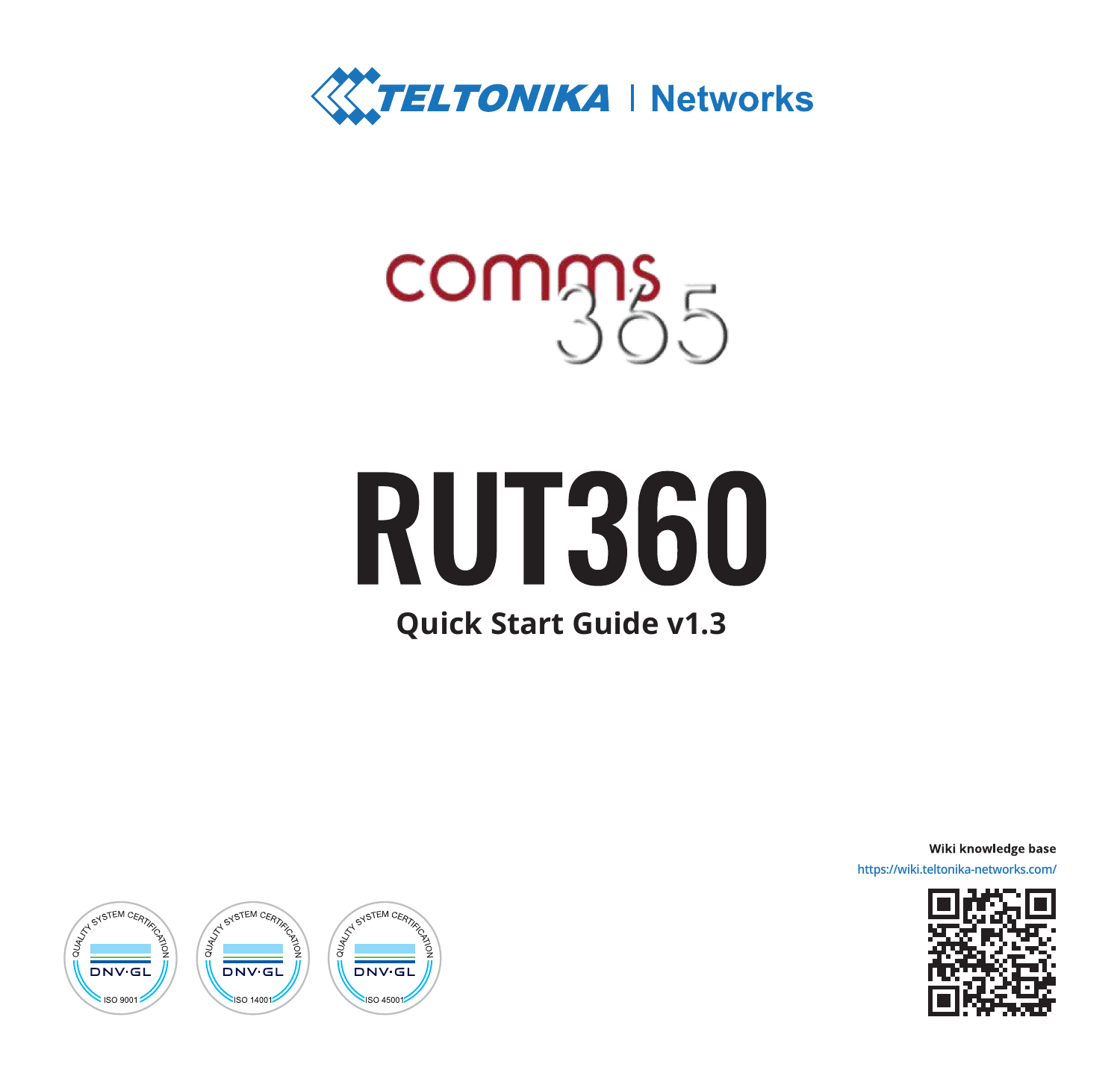#### **FRONT VIEW**



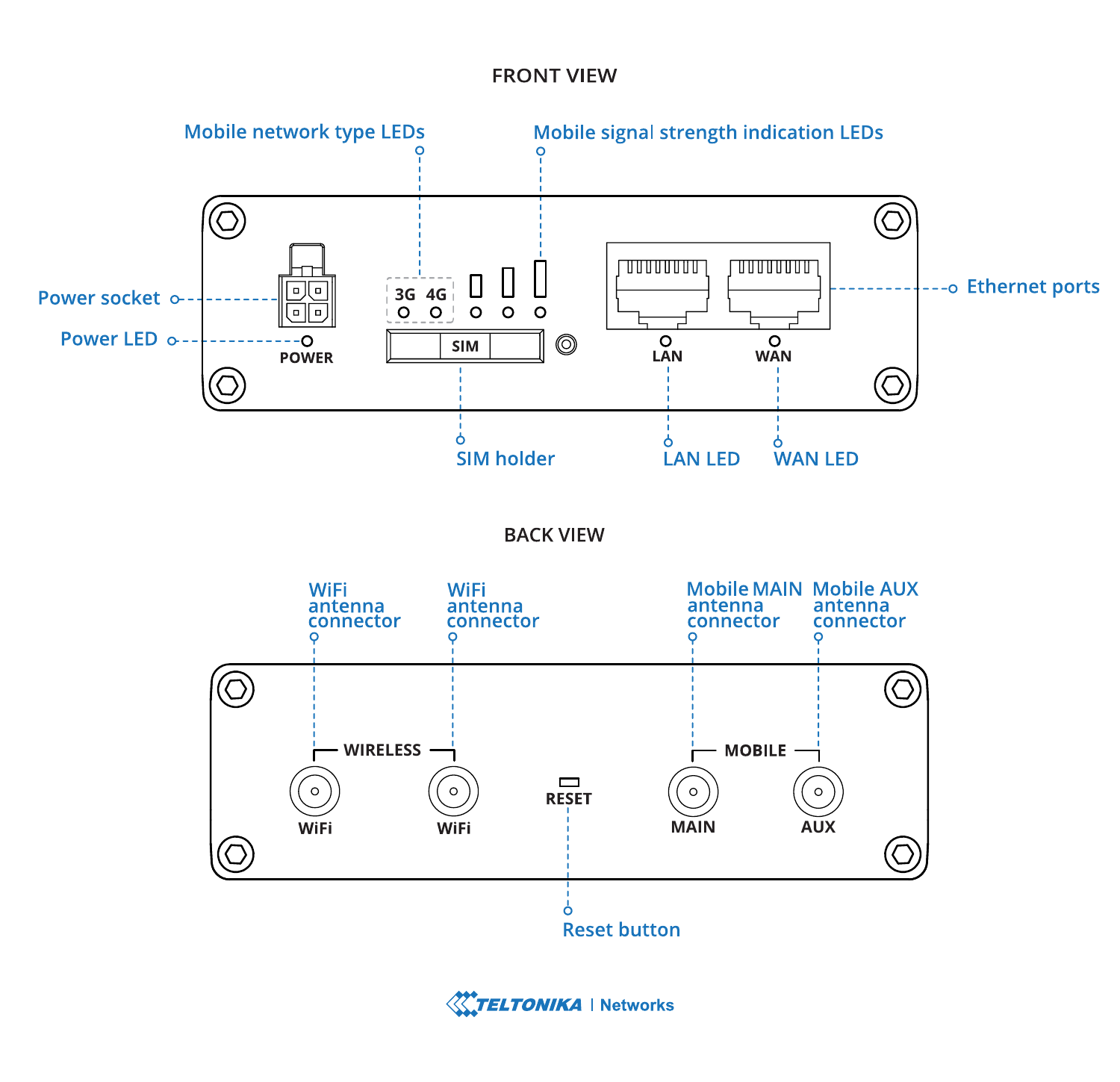#### POWER SOCKET PINOUT



I/O (PIN 3 and 4): Configurable digital Input/Output pins. Open collector output, max output 30 V, 300 mA or Digital input where 0-6 V detected as logic low and 8-30 V - logic high.

#### **HARDWARE INSTALLATION**

- 1 Push the SIM holder button with the SIM needle
- 2. Pull out the SIM holder.
- 3. Insert your SIM card into the SIM holder.
- 4. Slide the SIM holder back into the router.
- 5. Attach Mobile and WiFi antennas

6. Connect the power adapter to the socket on the front of the device. Then plug the other end of the power adapter into a power outlet.

7. Connect to the device wirelessly using SSID and password provided on the device information label or use an Ethernet cable connected to LAN port.



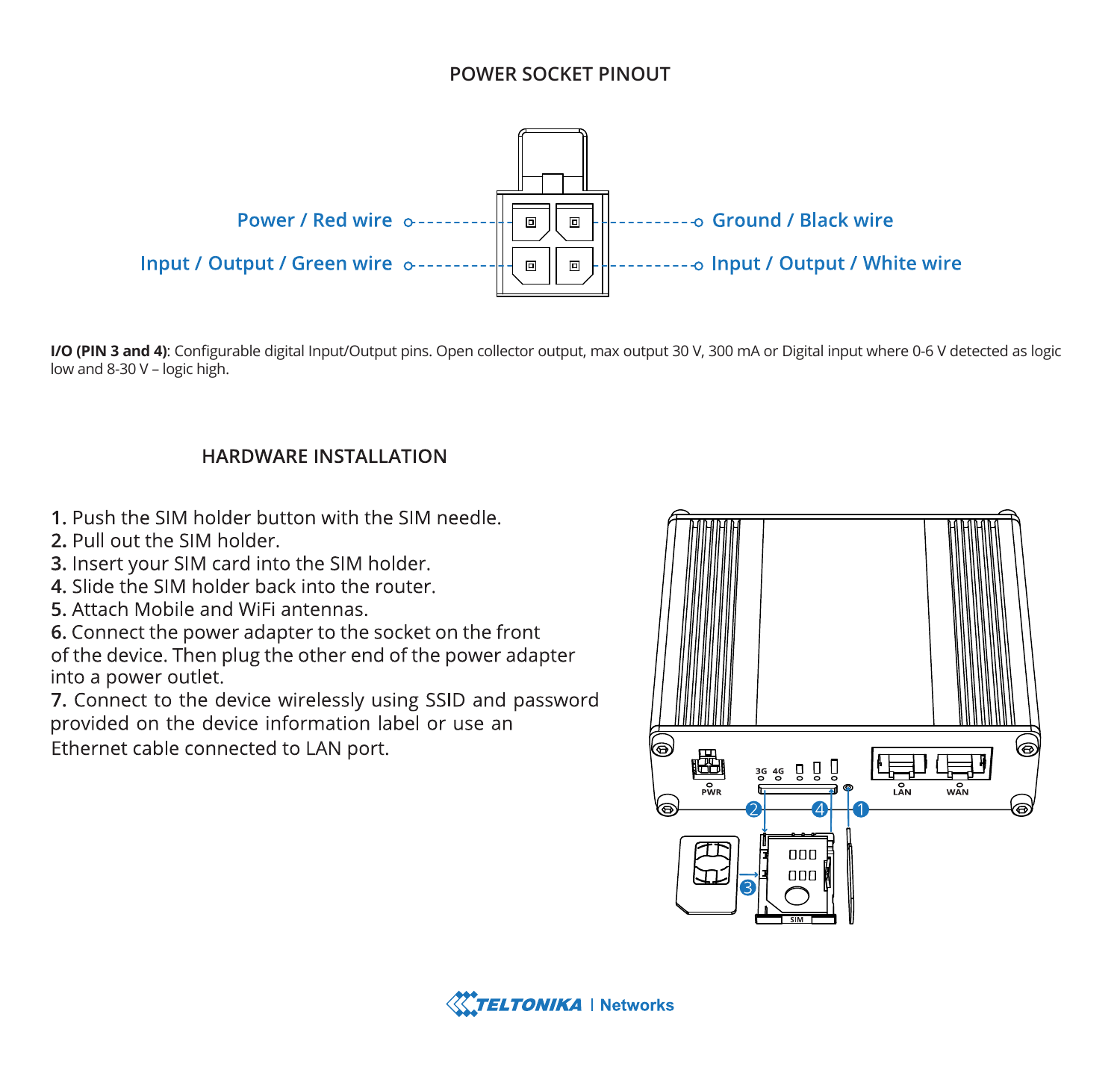#### **LOGIN TO DEVICE**

**1.** To enter the router's Web interface (WebUI), type **http://192.168.1.1** into the URL field of your Internet browser. **2.** Use login information shown in image A when prompted for authentication.

**3.** After you login, you will be prompted to change your password for security reasons. The new password must contain at least 8 characters, including at least one uppercase letter, one lowercase letter and one digit. This step is mandatory and **you will not be able to interact with the router's WebUI before you change the password.**

**4.** When you change the router's password, the **Configuration Wizard** will start. The **Configuration Wizard** is a tool used to setup some of the router's main operating parameters.

**5.** Go to **Overview** page and pay attention to the **Signal Strength** indication (image B). To maximize the cellular performance try adjusting the antennas or changing the location of your device to achieve the best signal conditions.

| А.                                         |               | В. |                      |                                       |
|--------------------------------------------|---------------|----|----------------------|---------------------------------------|
| <b>XXYELTONIKA   Networks</b>              |               |    | MOBILE               | $-50$ dBm                             |
| <b>AUTHORIZATION REQUIRED</b>              | admin         |    | Data connection      | Connected                             |
| Please enter your username<br>and password | admin01       |    | State                | Registered (home); OPERATOR; 4G (LTE) |
|                                            | <b>LOG IN</b> |    | SIM card slot in use | Ready                                 |
|                                            |               |    | Bytes received/sent  | 348.7 KB / 223.5 KB                   |
|                                            |               |    |                      |                                       |

#### **TECHNICAL INFORMATION**

| Radio specifications                |                                                                                        |  |  |
|-------------------------------------|----------------------------------------------------------------------------------------|--|--|
| RF technologies                     | 3G, 4G, WiFi                                                                           |  |  |
| Max RF power                        | 24 dBm@WCDMA, 23 dBm@LTE, 20 dBm@WiFi                                                  |  |  |
| Bundled accessories specifications* |                                                                                        |  |  |
| Power adapter                       | Input: 0.45 A@100-240 VAC, Output: 12 VDC, 1 A, 4 pin plug                             |  |  |
| Mobile antenna                      | 698~960/1710~2690 MHz, 50 Ω, VSWR<3, gain** 4 dBi, omnidirectional, SMA male connector |  |  |
| WiFi antenna                        | 2400~2483.5 MHz, 50 Ω, VSWR<2, gain** 5 dBi, omnidirectional, RP-SMA male connector    |  |  |

\*Order code dependent.

\*\*Higher gain antenna can be connected to compensate for cable attenuation when a cable is used. The user is responsible for the compliance with the legal regulations.

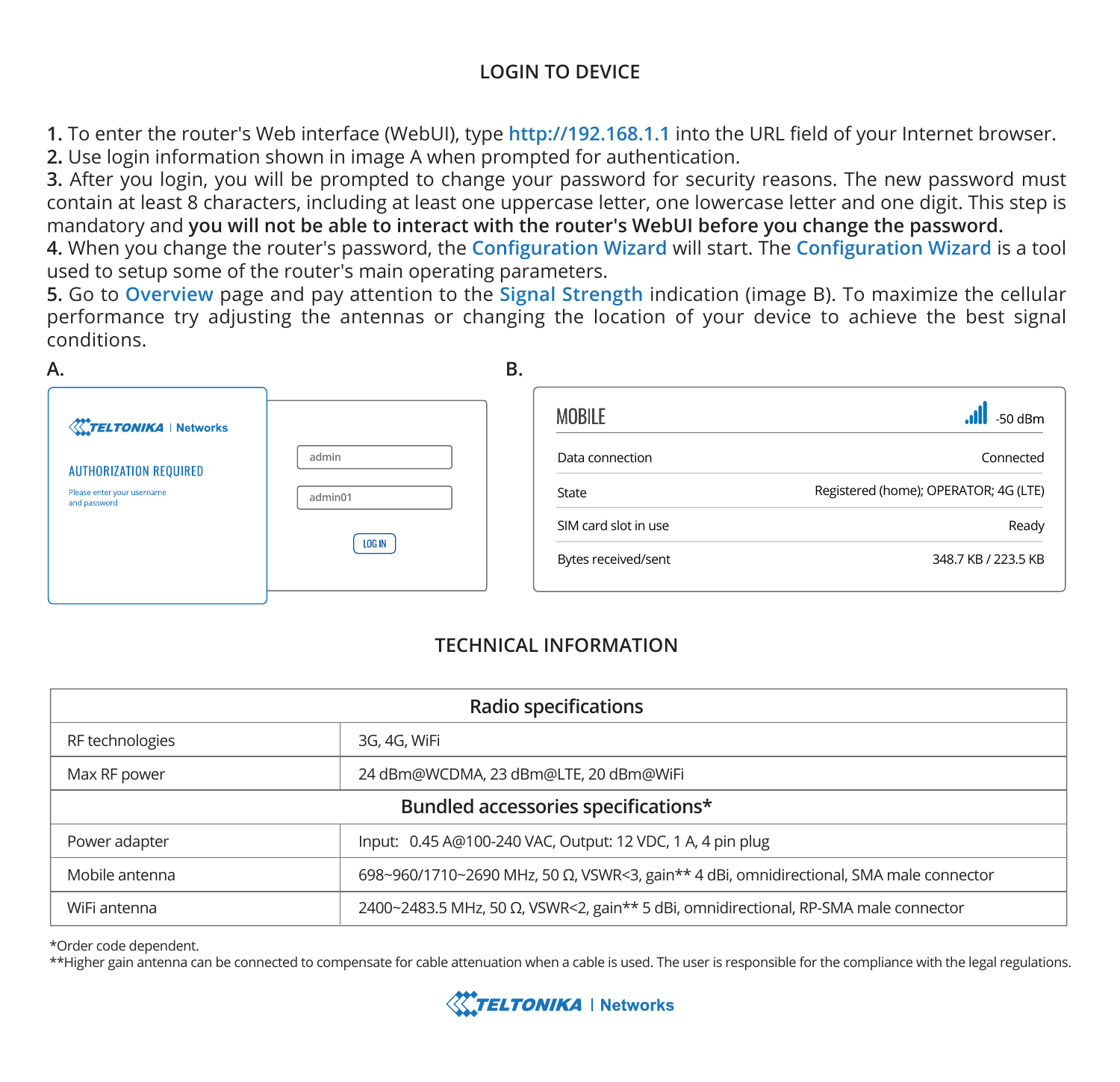#### **SAFETY INFORMATION**

RUT360 router must be used in compliance with any and all applicable national and international laws and with any special restrictions regulating the utilization of the communication module in prescribed applications and environments.

| <b>IBGI Bulgarian</b>  | С настоящето, TELTONIKA NETWORKS декларира, че RUT360 е в съответствие със съществените изисквания и другитеприложими<br>разпоредби на Директива 2014/53/EU.                         |
|------------------------|--------------------------------------------------------------------------------------------------------------------------------------------------------------------------------------|
| [HR] Croatian          | Ovim TELTONIKA NETWORKS izjavljuje da je ovaj RUT360 u skladu s bitnim zahtjevima i ostalim relevantnim odredbama Direktive 2014/53/EU.                                              |
| [CZ] Czech             | TELTONIKA NETWORKS tímto prohlašuje, že RUT360 splňuje základní požadavky a všechna příslušná ustanoveni Směrnice 2014/53/EU.                                                        |
| <b>IDKI Danish</b>     | Undertegnede TELTONIKA NETWORKS erklærer herved, at følgende udstyr RUT360 overholder de væsentlige krav og øvrige relevante krav i<br>direktiv 2014/53/EU.                          |
| [NL] Dutch             | Hierbij verklaart TELTONIKA NETWORKS dat het toestel I RUT360 in overeenstemming is met de essentiële eisen en de andere relevante bepalingen<br>van richtlijn 2014/53/EU.           |
| [EN] English           | Hereby, TELTONIKA NETWORKS declares that this RUT360 is in compliance with the essential requirements and other relevant provisions of<br>Directive 2014/53/EU.                      |
| [EE] Estonian          | Käesolevaga kinnitab TELTONIKA NETWORKS seadme RUT360 vastavust direktiivi CE/RED põhinõuetele ja nimetatud direktiivist tulenevatele<br>teistele asiakohastele sätetele.            |
| [FI] Finish            | TELTONIKA NETWORKS vakuuttaa täten että RUT360 tyyppinen laite on direktiivin 2014/53/EU oleellisten vaatimusten ja sitä koskevien direktiivin<br>muiden ehtoien mukainen.           |
| [FR] French            | TELTONIKA NETWORKS déclare que cette RUT360 est conforme aux exigences essentielles et aux autres dispositions pertinentes de la directive<br>2014/53/EU.                            |
| <b>IDEI</b> German     | Spoločnosť TELTONIKA NETWORKS týmto vyhlasuje, že smerovač RUT360 je v súlade so základnými požiadavkami a ďalšími príslušnými<br>ustanoveniami smernice 2014/53/EU.                 |
| [GR] Greek             | ΜΕ ΤΗΝ ΠΑΡΟΥΣΑ Ο ΚΑΤΑΣΚΕΥΑΣΤΗΣ ΤΕLΤΟΝΙΚΑ ΝΕΤWORKS ΔΗΛΩΝΕΙ ΟΤΙ RUT360 ΣΥΜΜΟΡΦΩΝΕΤΑΙ ΠΡΟΣ ΤΙΣ ΟΥΣΙΩΔΕΙΣ<br>ΑΠΑΙΤΗΣΕΙΣ ΚΑΙ ΤΙΣ ΛΟΙΠΕΣ ΣΧΕΤΙΚΕΣ ΔΙΑΤΑΞΕΙΣ ΤΗΣ ΟΔΗΓΙΑΣ 2014/53/ΕU.        |
| [HU] Hungarian         | A TELTONIKA NETWORKS ezzennel kijelenti, hogy a RUT360 típusú berendezés teljesíti az alapvető követelményeket és más CE/RED irányelvben<br>meghatározott vonatkozó rendelkezéseket. |
| [IE] Irish             | Leis seo, dearbhaíonn TELTONIKA NETWORKS go gcomhlíonann an RUT360 seo bunriachtanais agus forálacha ábhartha eile Threoir 2014/53/EU.                                               |
| <b>ITI Italian</b>     | Con la presente, TELTONIKA NETWORKS dichiara che questo RUT360 è conforme ai requisiti essenziali e ad altre disposizioni pertinenti della<br>Direttiva 2014/53/EU.                  |
| <b>ILVI Latvian</b>    | Ar šo TELTONIKA NETWORKS deklarē, ka RUT360 atbilst Direktīvas 2014/53/EU būtiskajām prasībām un citiem ar to saistītajiem noteikumiem.                                              |
| <b>ILTI Lithuanian</b> | Šiuo dokumentu UAB TELTONIKA NETWORKS deklaruoja, kad šis RUT360 atitinka esminius reikalavimus ir kitas 2014/53/EU Direktyvos nuostatas.                                            |
| [MT] Maltese           | Hawnhekk, TELTONIKA NETWORKS tiddikjara li dan I-RUT360 huwa konformi mar-rekwiżiti essenzjali u dispożizzjonijiet rilevanti ohra<br>tad-Direttiva 2014/53/EU.                       |
| [NO] Norwegian         | TELTONIKA NETWORKS Erklærer herved at RUT360 er i samsvar med de grunnleggende krav og øvrige relevante krav i direktiv 2014/53/EU.                                                  |
| [PL] Polish            | Niniejszym TELTONIKA NETWORKS deklaruje że RUT360 jest zgodny z zasadniczymi wymaganiami i innymi właściwymi postanowieniami<br>Dyrektywy 2014/53/EU.                                |
| [PT] Portuguese        | Eu, TELTONIKA NETWORKS declaro que o RUT360 cumpre os requisitos essenciais e outras provisões relevantes da Directiva 2014/53/EU.                                                   |
| [RO] Romanian          | Prin prezenta, TELTONIKA NETWORKS declară că aparatul RUT360 este în conformitate cu cerințele esențiale și cu alte prevederi pertinente ale<br>Directivei 2014/53/EU.               |
| <b>ISKI Slovak</b>     | Spoločnosť TELTONIKA NETWORKS týmto vyhlasuje, že smerovač RUT360 je v súlade so základnými požiadavkami a ďalšími príslušnými<br>ustanoveniami smernice 2014/53/EU.                 |
| [SI] Slovenian         | TELTONIKA NETWORKS izjavlja, da je ta RUT360 v skladu z bistvenimi zahtevami in drugimi relevantnimi določili direktive 2014/53/EU.                                                  |
| [ES] Spanish           | Por la presente, TELTONIKA NETWORKS declara que este RUT360 cumple con los requisitos esenciales y otras exigencias relevantes de la<br>Directiva 2014/53/EU.                        |
| <b>ISEI Swedish</b>    | Härmed intygar TELTONIKA NETWORKS att denna RUT360 är i överensstämmelse med de väsentliga egenskapskrav och övriga relevanta<br>bestämmelser som framgår av direktiv 2014/53/EU.    |

**The full text of the EU declaration of conformity is available at the following Internet address: https://wiki.teltonika-networks.com/view/RUT360\_CE/RED**